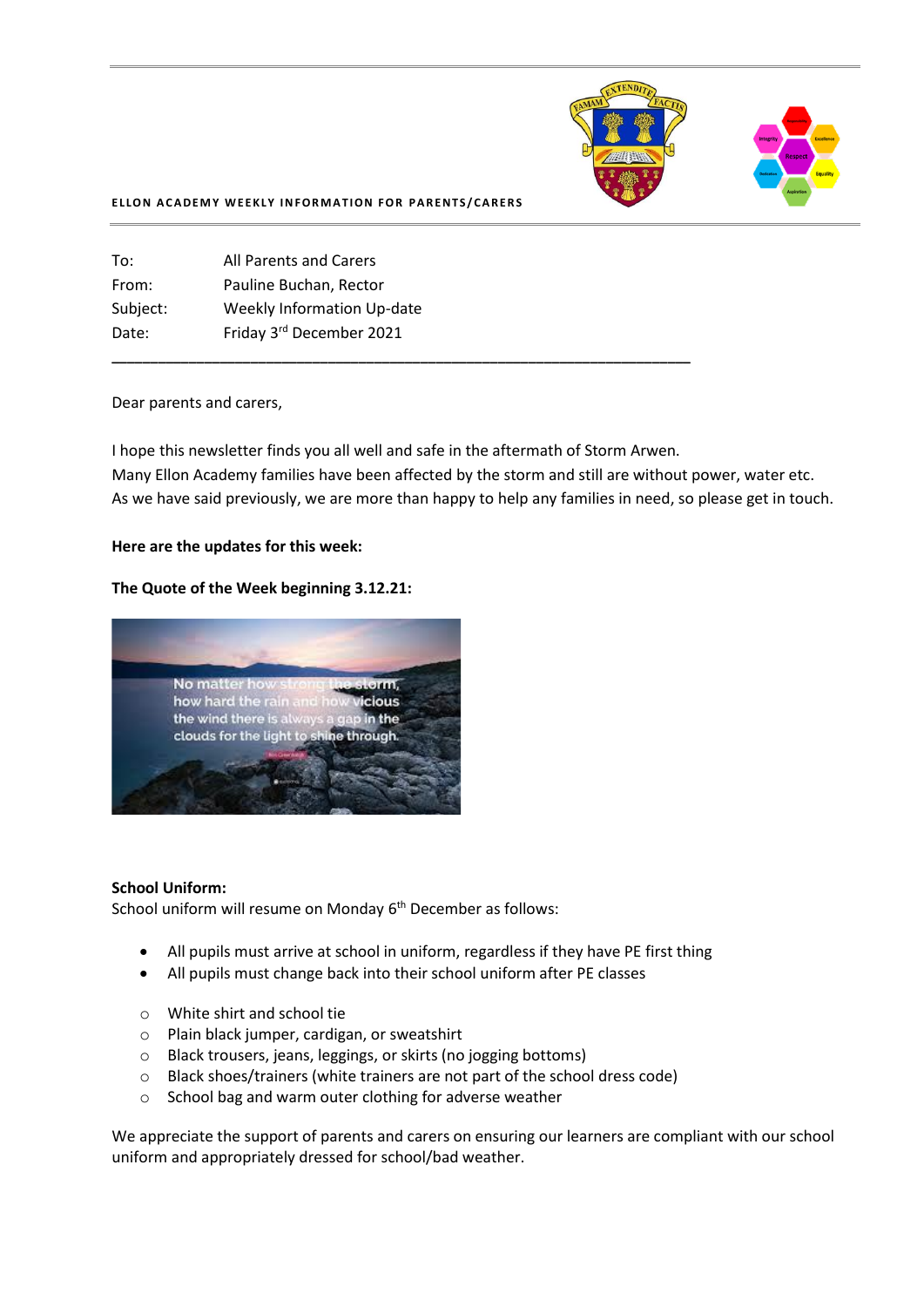## **Ministerial Visit today at Ellon Academy:**

A last-minute change of venue today because of Aberdeenshire power outages, meant that Ellon Academy had to host a Ministerial Visit at very short notice. The Rt Hon Greg Hands, Minister of State at the Department for Business, Energy & Industrial Strategy attended, along with Aberdeenshire Chief Executive, Jim Savage, other elected members, and representatives from the Armed Forces, to discuss the Aberdeenshire response to the aftermath of Storm Arwen.

# **Christmas 2021 Activities at Ellon Academy:**

Christmas Lunches 2021 (Vegetarian/Vegan/Gluten Free options will be available):

- o Wednesday 8.12.21 S3/4 out early for lunch at 12.05pm
- o Wednesday 15.12.21 S5/6 out early for lunch at 12.05pm
- Christmas Jumpers as part of usual school uniform for S6 only from Wednesday 1<sup>st</sup> December until the holidays
- Food Bank Charity Donations Fri 3<sup>rd</sup> December
	- A huge thank you to all families who donated non-perishable food items. Once again, we were overwhelmed by the generosity of Ellon Academy families and staff



- Christmas Jumper Day Dress Down Day (all pupils/staff) Friday 10th December. Please bring a donation for 'Save the Children'.
- Christmas Dress Up Day for all pupils and  $SS/6$  Parade Friday  $17<sup>th</sup>$  December All pupils can come to school in fancy dress on Friday 17.12.21
- Sports Colours Awards Tuesday 21.12.21
- End of Term 3.30pm Tuesday 21.12.21

### **World Children's Day 2021:**

To recognise and celebrate World Children's Day 2021, several events are planned, including a Virtual Assembly delivered by Finn Dixon in S5:

We are also hosting a Pupil Senate Summit meeting on Thursday 9<sup>th</sup> December. This will involve:

- The Exec Team, House Captains, Sports Captains and Class Reps
- Pupils to work in House groups looking at World Children's Day resources and identify potential input for our new Rights Respecting School Charter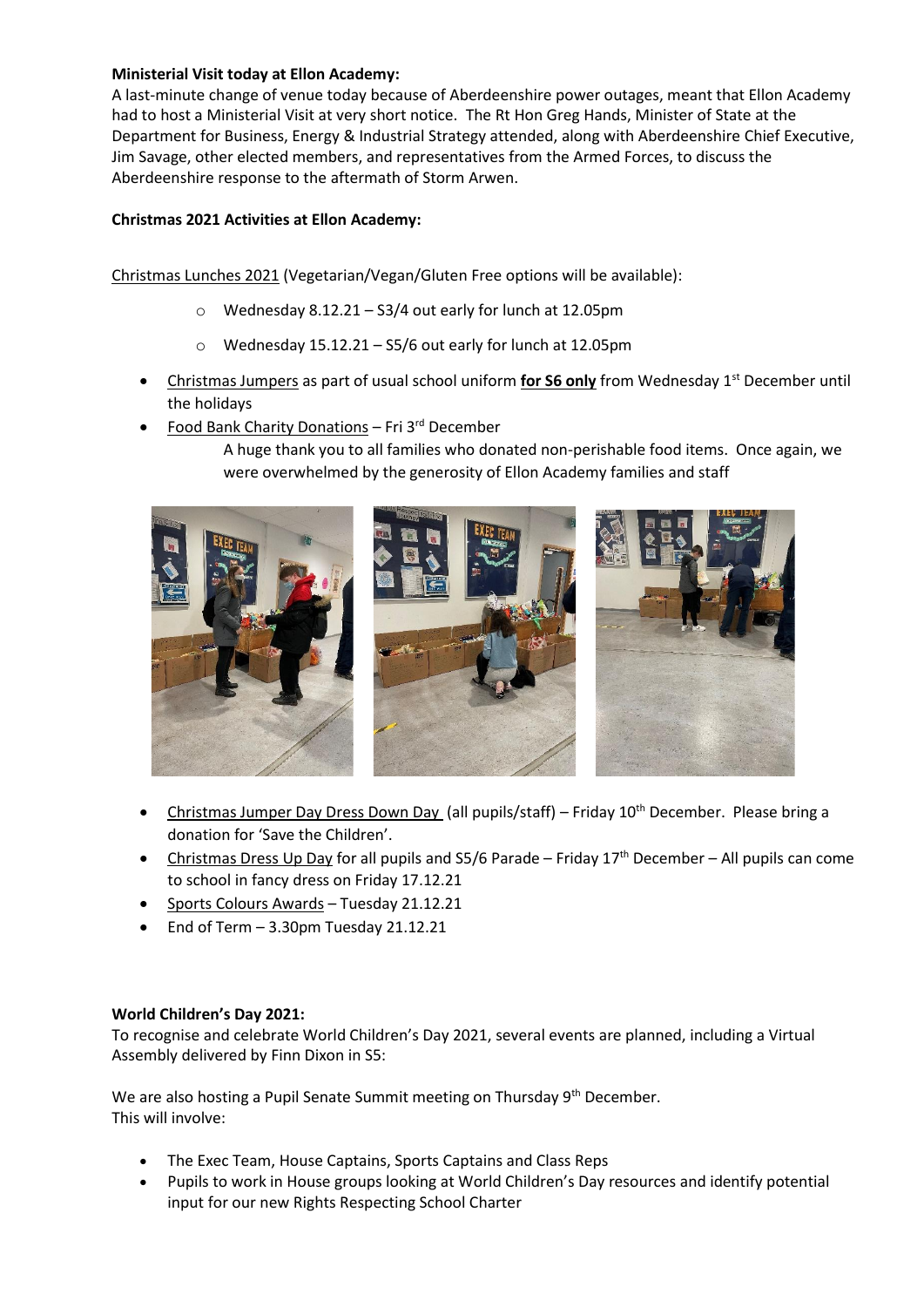Plan for the morning of Thurs 9<sup>th</sup> December:

- 1. Period 1 The Importance of Children's Rights
- 2. Period 2 Collating Resources
- 3. Period 3 COP26 and Environmental Input from pupil committee supported by The Exec Team and staff
- 4. Period 4 Creating charter for Ellon Academy and pupil and staff pledges

### **Limitless Learning and Responsible Citizens:**

This week and over the next 2 week in Humanities, our S2 pupils will be working on The Refugee Resettlement Programme and will be writing Christmas cards with welcome notes to the new refugee families at a national 'Welcome Lunch' in December for those who have arrived from Afghanistan, Syria and Iraq. Thanks to Miss Willins and Mrs Leslie for organising.



# Christmas Cards!

The Refugee Resettlement Programme are hosting a 'Welcome<br>Lunch' in December for the Afghan, Syrian and Iraqi families who arrived during lockdown.

You are going write a Christmas card with a welcome note inside

These will be passed onto the families at the event.

The coordinator has said she will take pictures of them with your cards for you to see!  $\copyright$ 

### **Celebrating Success:**

We have been delighted that some parents/carers have been in touch to let us know of their child or children's recent successes and achievements out with the school. Young people can be quite shy about their success, but if they are will for us to celebrate these, please could you let us know if your child/children have had any external to school successes and achievements. We have seen quite a few out with school achievements since our return from the holidays and we are delighted to celebrate these achievements via our Facebook page, this newsletter and in school.



#### **Pupil Achievements:**

We continue to give those pupils with the most merits a Fast Pass to skip the canteen queue every week. This is proving to be very popular with pupils as you can imagine!

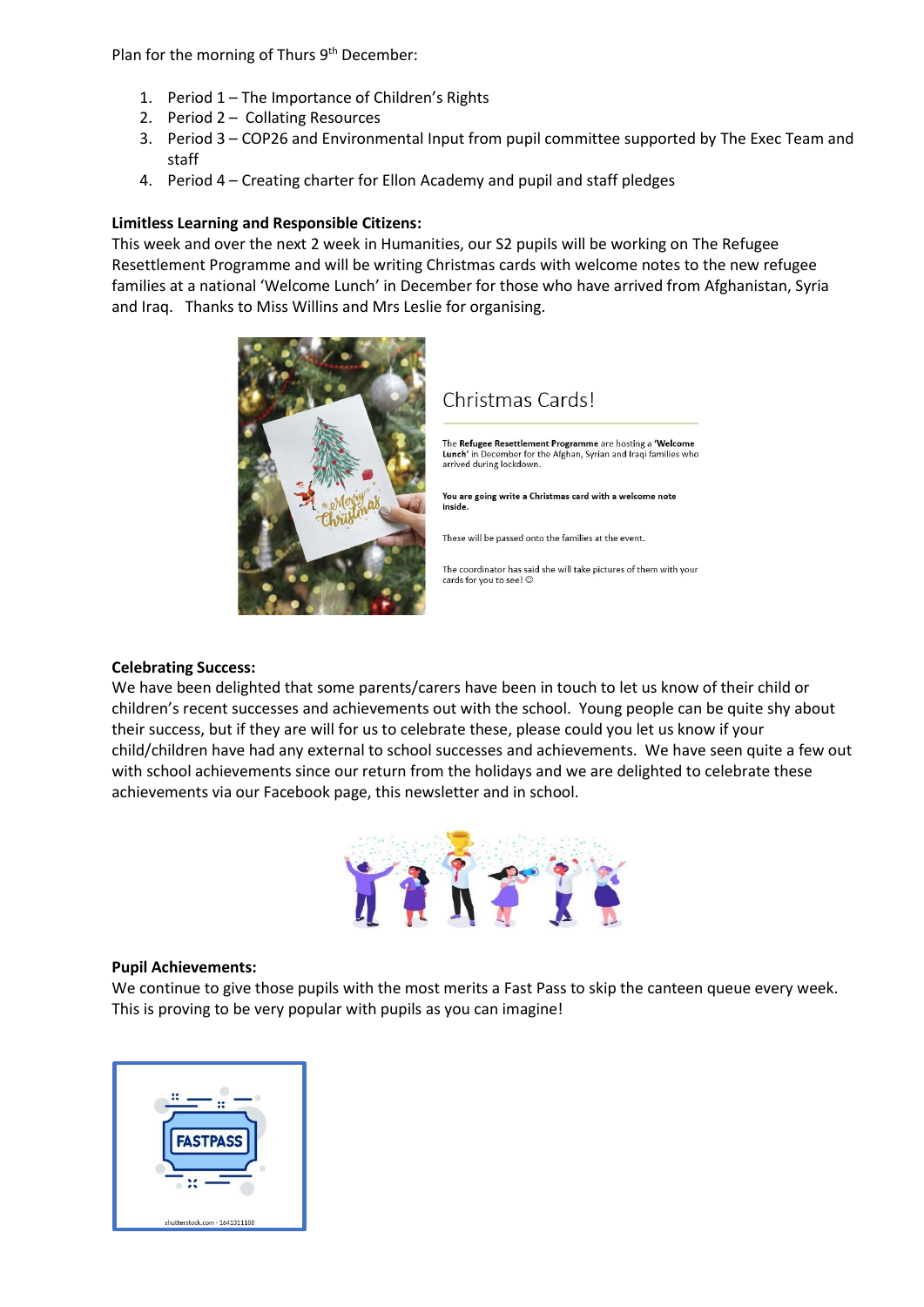# **Pupil Achievements:**

Well done to Aiden M and Jack B in S6, who both trialled for the Scottish Schools under 18's Squad at Toryglen. We are sure you represented yourselves and the school well!





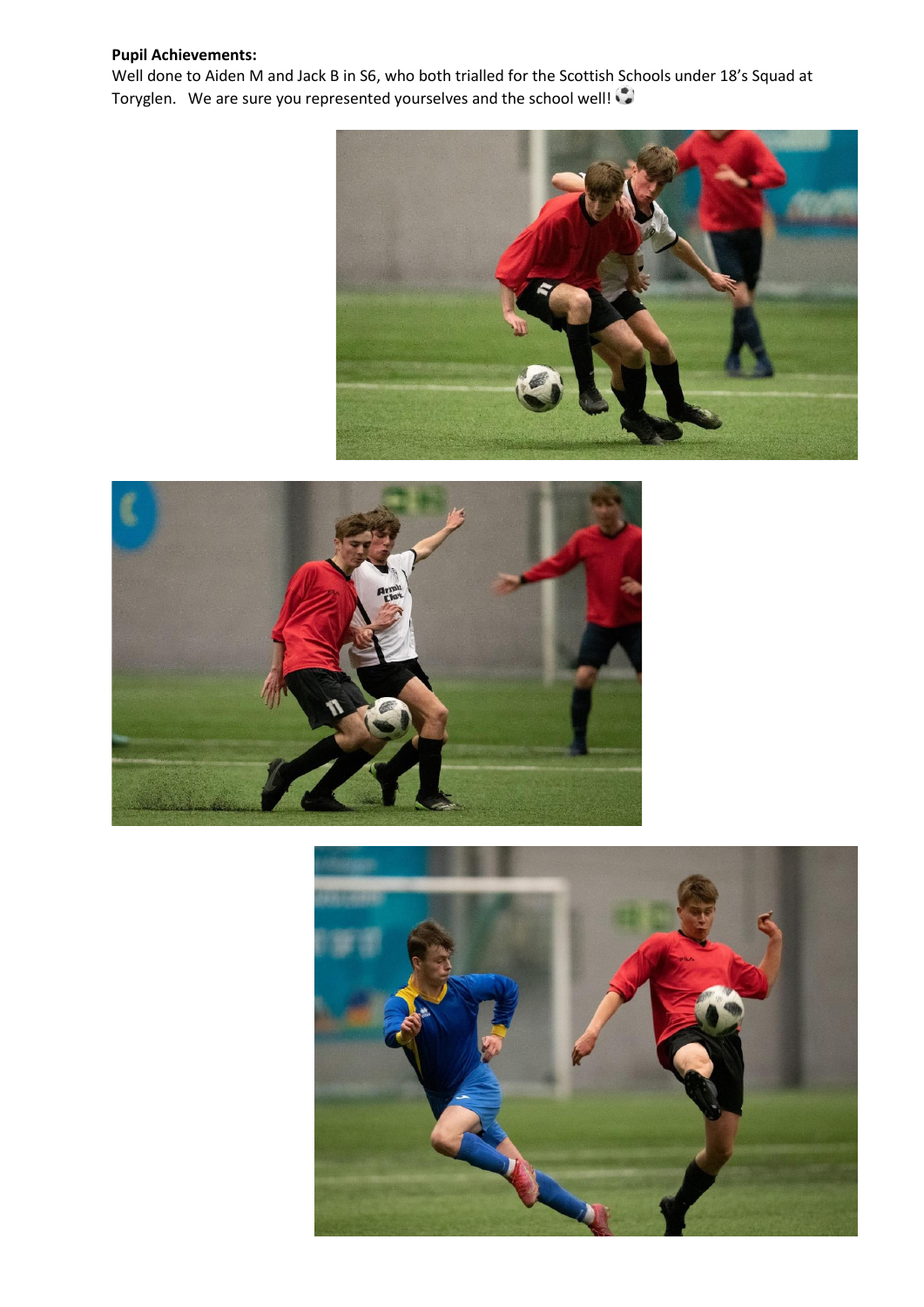### **Pupil Achievements:**

Congratulations to our senior pupils Lucas, Aiden, Jack, Ross, and Callum who have been asked to represent Aberdeenshire in their next match.



### **Pupil Achievements:**

Congratulations to Ben, Finlay, Aidan, and Aaron in S3 who have been called up to represent Aberdeenshire in their next match.



### **Columba 1400**

Over the next couple of weeks, our S2 pupils will be engaging in a Virtual Columba 1400 Introductory Session during their PSE classes.

I have had a 17-year long association with Columba 1400, which is a Leadership Academy for pupils and school staff based on the Isle of Skye. S2 pupils at Ellon Academy are in the fortunate position of getting an opportunity to find out what this experience would be like, and what it would mean for them. I have taken 3 previous groups of pupils to this experience in my previous school, and it has been an

immensely impactful and positive opportunity for those involved in the past.

During the October break, I attended the Head Teachers' Leadership Academy on Skye for a week, alongside 12 other Head Teachers from all over Scotland. It was an exceptional experience, and we are excited for some of our pupils to benefit from this too.

In May 2022, (Covid restrictions allowing) we plan to take 13 S2 pupils and 2/3 staff to the Columba 1400 Leadership Academy on Skye for a week-long leadership training experience, using the amazing outdoor Environment on Skye and indoors at the Columba 1400 Centre in Staffin, Skye.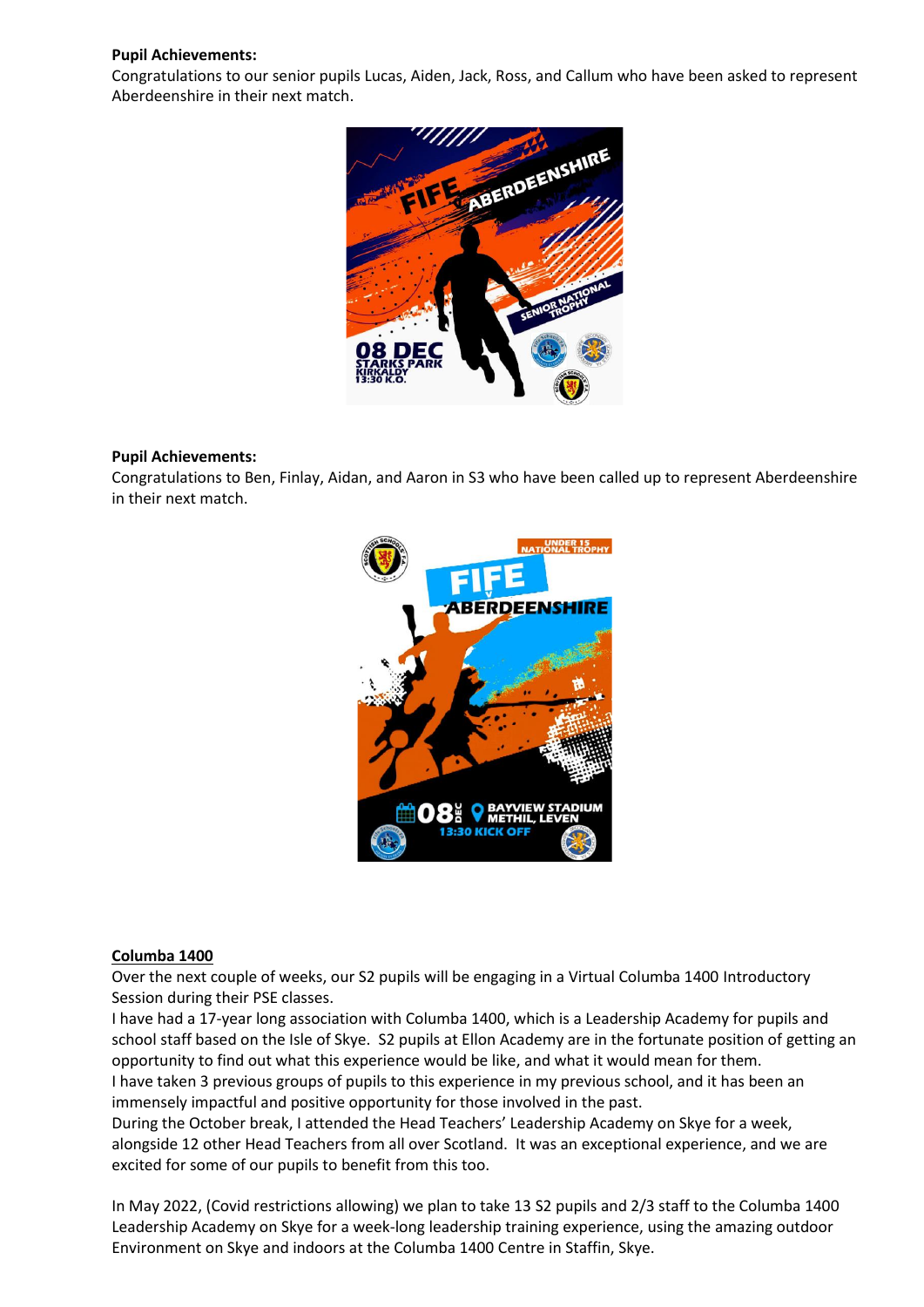On Friday 10<sup>th</sup> December, we have spaces for 60 interested S2 pupils to attend the Columba 1400 Leadership Values day here in school and after that, we will ask pupils who are interested in the residential part of the course on Skye, to put their names forward. If there are more than 13 young people interested, then Mr Corser and I will interview the pupils to choose our final 13.

This experience is all expenses paid for pupils and staff, thanks to Columba 1400 and this includes travel, accommodation, all meals, snacks, drinks etc and the environment at the Centre is very comfortable and homely.

More information will be sent to parents prior to the Leadership Values Day on Friday 10<sup>th</sup> December.



The Columba 1400 Leadership Centre on the Isle of Skye Sir Norman Drummond, Founder of Columba 1400



### **January Senior Phase Assessment Block:**

Next week, we will be able to send all pupils, parents, and staff information about our planned assessments in January 2022 and will provide a timetable of assessments for pupils and a summary of all supports and help clubs available. Currently our Principal Teachers Faculty are finalising the assessment timetable and feeding that information back to Ms Booth, our DHT who co-ordinates and plans Learning, Teaching and Assessment at Ellon Academy.

# **Parent Council:**

Next Parent Council Meeting: The next virtual Parent Council Meeting is on Wednesday 23<sup>rd</sup> February 2022 at 7pm via Zoom. Please contact them via this email address: [ellonacademyparentcouncil@gmail.com](mailto:ellonacademyparentcouncil@gmail.com)

# **Dates For Your Diary:**

- Occasional days for session 21/22:
	- o Wed 5.1.22 occasional day added on the end of the Christmas break
	- o Thurs 10.2.22, Friday 11.2.22 (Mon 14.2.22 is already a holiday and Tues 15.2.22/Wed 16.2.22 are in-service days)
	- $\circ$  It has been mooted that May Day and Jubilee Day are combined National/Local Authority decision, so more info as it is received

# Term 2:

- School uniform resumes on Monday 6<sup>th</sup> December '21
- o Christmas lunches every Wednesday from 24.11.21 15.12.21
	- **■** This Wednesday ( $8<sup>th</sup>$  Dec) S3/4 will be release 10 mins early for lunch
- o S6 Christmas Jumpers as part of usual uniform from Wed 1.12.21 until the end of term
- o S4/5/6 Full Reports to be issued week beginning 6.12.21
- o Whole School Christmas Jumper Dress Down Day Fri 10.12.21
- o Whole School Dress Up Day and S5/6 Parade Fri 17.12.21
- o End of Term 2 Tuesday 21.12.21 (Last day of Term)
- o Start of Term 3 Thursday 6.1.22